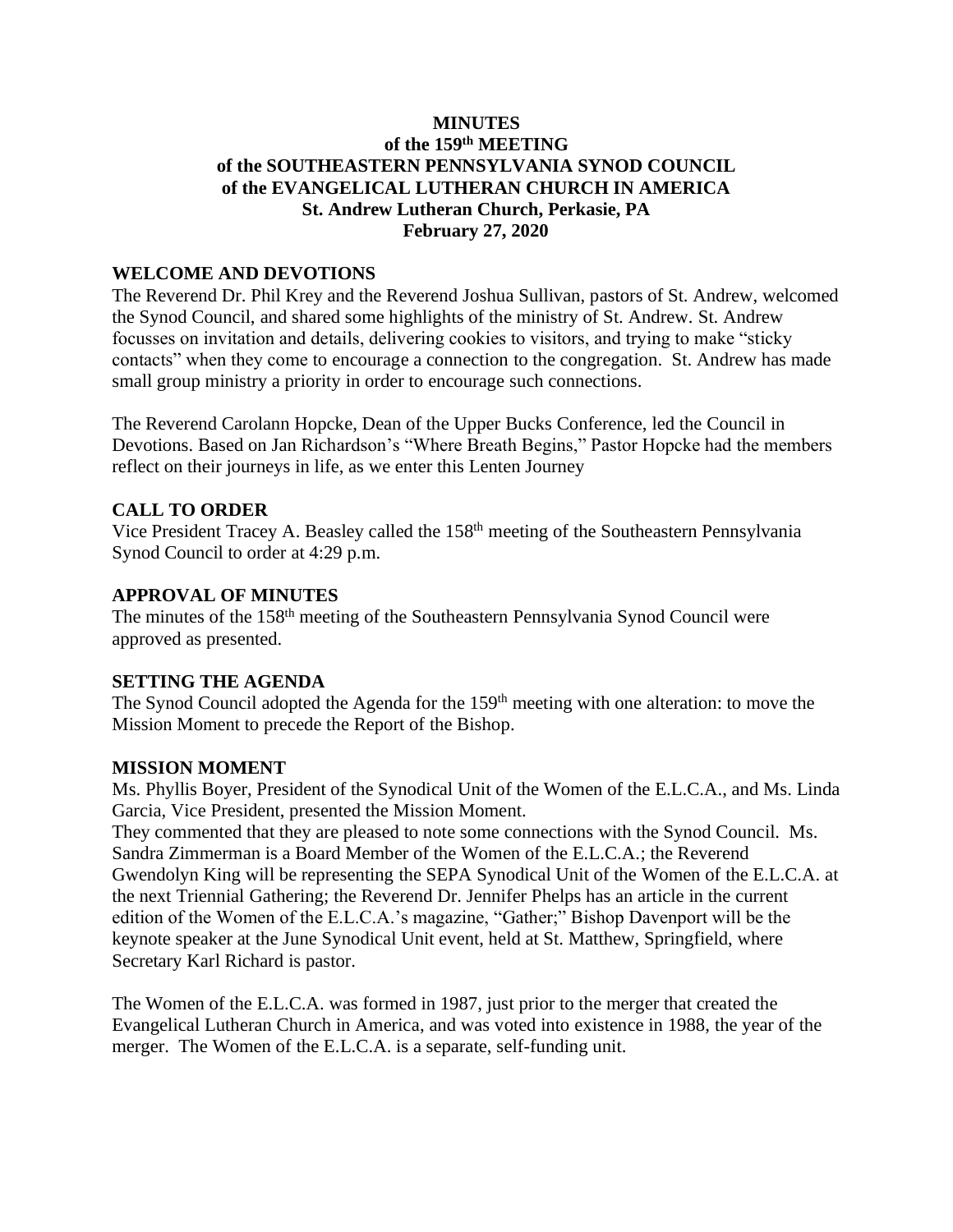A goal of the Women of the E.L.C.A. is to empower women in service, as the women of our Church work to address the needs of women and children, particularly those in poverty. There are several tools the Women of the E.L.C.A. have to empower women in their faith and service. One of them is "Gather" magazine, the official magazine of the organization. The latest edition focusses on 50 years of the Lutheran Church ordaining women, and features the hands of our Bishop on the cover. Within "Gather" are Bible studies geared particularly for women, and they are very helpful for local church study.

"The Interchange" is the newsletter of the Women of the E.L.C.A., and there is also a website to make information broadly available.

The current desire is to attract more young women to join in this ministry, and so there are blogs and podcasts available to bring information and resources in this format as well.

February  $24<sup>th</sup>$  is the second annual "Bold Women's Sunday" – intended to encourage women to act boldly in their faith in Jesus Christ.

Mission Statement – "As a community of women created in the image of God, called to discipleship in Jesus Christ, and empowered by the Holy Spirit, we commit ourselves to grow in faith, affirm our gifts, support one another in our callings, engage in ministry and action, and promote healing and wholeness in the church, the society, and the world."

When women gather together, amazing things can be accomplished. We gather in congregational groups, in synodical groups, and as a church-wide entity. We are trying to make the organization more flexible by stream-lining the leadership structure and how congregational units operate to make it more possible for more women to be able to participate.

The Women of the E.L.C.A. works for social justice in many areas, particularly issues of women and children in poverty. Among the areas of focus are:

AMMPARO, the effort of the E.L.C.A. to address needs of migrant minors; "Thursday's in Black," an initiative of the World Council of Churches which works to bring awareness to the issues of women experiencing gender-based violence; Lutheran World Relief quilts; and advocating against the scourge of Human Trafficking.

The next Triennial Gathering, entitled, "Just Love," is scheduled for July 16 – 19, 2020, in Phoenix, AZ.

A focus from the last triennial was the need to provide potable water to Flint, and to recognize domestic violence in our areas of serving. In kind gifts were received for food pantries, supplies for Haiti, and domestic violence shelters.

At the 2019 SEPA synodical gathering the focus was also on water for Flint. \$15,000 was raised to send to our sister synod in Michigan, along with many notes of encouragement. The speaker addressed issues of water in our own area, and the efforts we can take to keep our water safe and secure.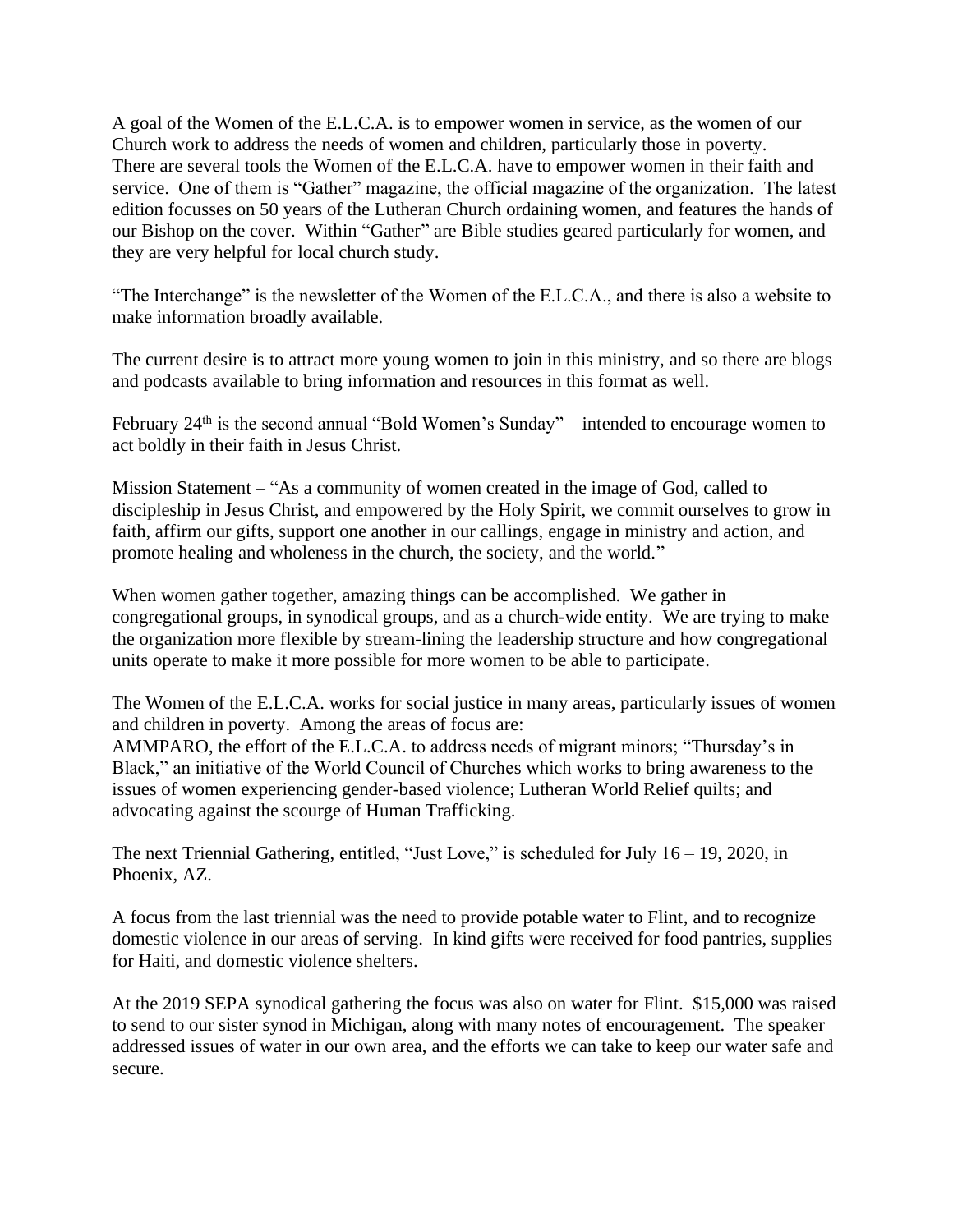In SEPA Synod there are 30 congregational units. Many meet monthly. They do many things, including making LWR quilts, and collecting clothing for domestic violence shelters. They give mutual support to other congregational units, encouraging one another on the work that each does.

The Synodical Organization assists in collecting the quilts for LWR, and provides the money and transportation to get the quits to the distribution site in Maryland.

The Synodical organization is on the SEPA Synod website; down at bottom of list with the " $W$ "s.

This year's Synod Gathering, "This is My Story," will be June 6<sup>th</sup> at St. Matthew, Springfield. Bishop Davenport will be the speaker, and we will celebrate and honor the women pastors within our Synod.

# **REPORT OF THE BISHOP**

Bishop Patricia A. Davenport began by asking if there were questions for her from her report.

## **Assignment Process**

The Reverend Joey Klinger asked how committed the Church is to the Assignment process for seminary graduates who are candidates for call as it is currently structured, or how might it change?

Bishop Davenport said the Church is aware that the process needs to be changed, as it reflects dynamics and demographics from thirty years ago, and which do not reflect the reality of our graduates and candidates today. Different situations call for different approaches, and this is being considered by the broader Church leadership.

# **End of Year Thanks**

A small staff luncheon was held at Christmas time to thank them and spend time together. We need to respect family and friends, and cultivate personal relationships as much as we do our professional relationships.

# **Conference of Bishops**

The Conference of Bishops has decided to pull "Trustworthy Servants," the potential successor to "Visions and Expectations," from consideration. The goal will be to create an entirely new document, developed with a broader constituent base involved, and allowing for more discussion on this important topic.

Bishop Davenport has been elected Vice Chair of the Conference of Bishops. This has increased the number of Zoom meetings, but has not meant significantly more travel. One of the benefits of this positon is the ability she has to build deeper relationships with other bishops of the Church. She is working on dividing the bishops into groups for prayer and support. It is not easy, but it is coming together.

# **AME Church Founder's Celebration**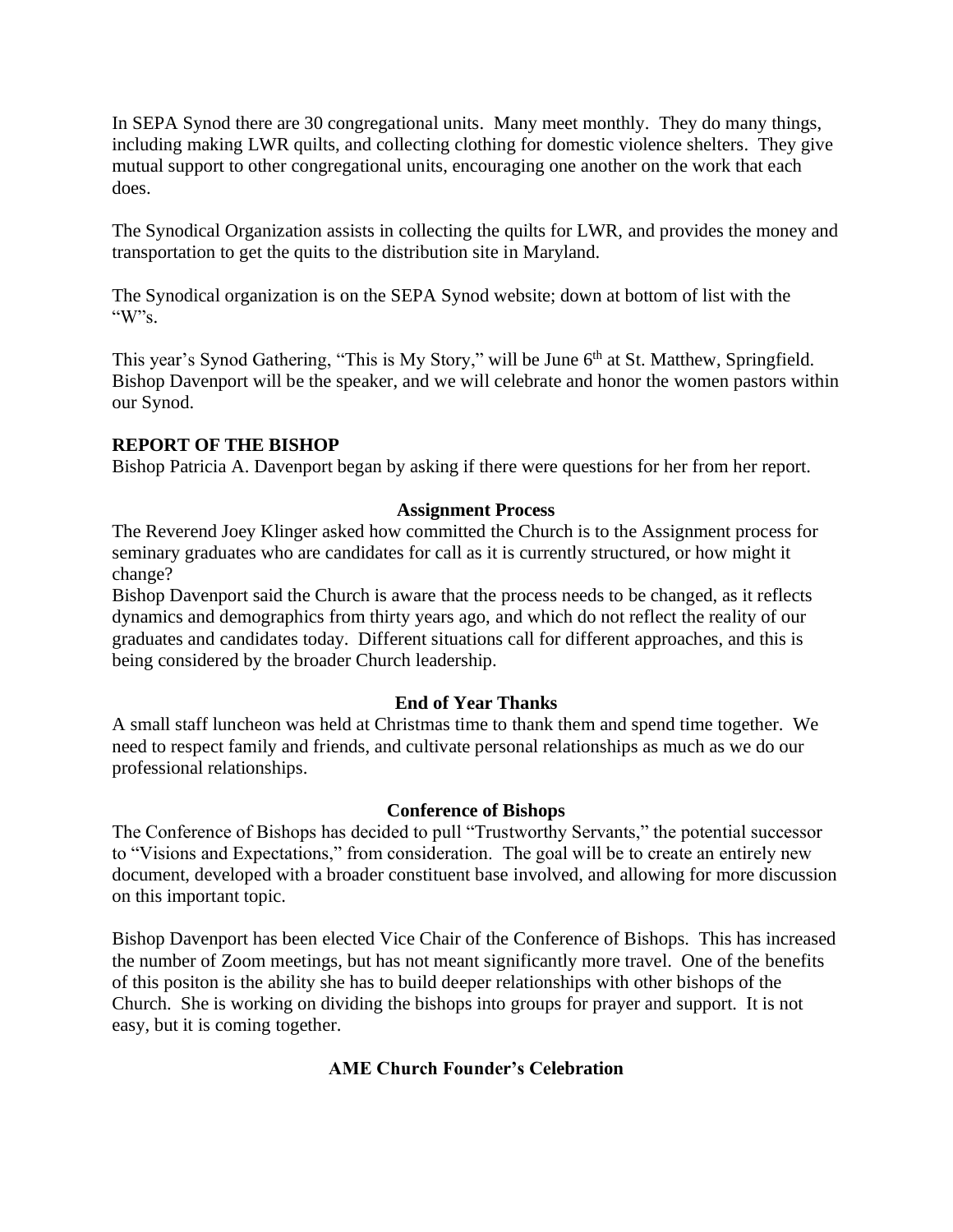Bishop Davenport was asked to preach for this event, 125<sup>th</sup> Anniversary of the founding of the African Methodist Episcopal Church. Bishop noted that the AME has a reverence for their leaders that was overwhelming. Though it was the AME's anniversary, the occasion was intentionally ecumenical. This was a good opportunity for us as the E.L.C.A. to live into our desire to intentionally connect with the historically black churches in the United States.

## **United Lutheran Seminary**

The Seminary is exploring the possibility of developing Congregational Ambassadors to develop better ties between congregations and the Seminary, to describe what is happening at ULS, and to ask congregations for support. An ongoing conversation is being had to see if we can coordinate an understanding of giving support between the Seminary and the Synod so we that we can know what our congregations are giving in direct support to ULS, in order to celebrate the total of what is given by both the Synod and our congregations.

## **Muhlenberg College**

The college's search for a new president is on hold for two years, as they work to live into the vision set by the most recent president.

# **Leadership for Faithful Innovation**

Bishop Davenport called on Pastors Jennifer Phelps and Joey Klinger to describe a bit of what is happening in this program.

Pr. Phelps shared that on area of focus is to create lay guiding teams which will experiment with how to break old habits, and to listen to what God might be saying to the Church today. For instance, Trinity, Perkasie, is engaging young families to see how they might be better engaged in the church.

Pr. Klinger added that it is important to give permission to continually try new things. Bishop Davenport concurred, saying her motto is "fail fast, fail forward, fail often." There are eight congregations that are invested in this program, and we are curious to see what

they will do.

# **Stewardship Extravaganza**

This was a wonderful two day event hosted by Trinity, Lansdale. Due to the support if congregations who helped to underwrite this program, we hosted a world class event for just \$50 per person. There were great speakers who kept telling us about how to keep this vision of ministry, and to remind us that Jesus is the focus, not just paying the bills. Many thanks to The Reverend Karen Sease, Synod staff, the Reverend Larry Smoose, and the Stewardship team for their work in coordinating this event.

Those who attended are very excited to have another event like this. We need to broaden the participation and the representation so that leaders of all types are involved, not because of their ethnicity or gender, but because they have gifts to bring to this important work.

### **Holy Closure**

Grace, Norristown, ended its ministry January  $12<sup>th</sup>$ . These events are always bittersweet, as on this day the church is always full, and there is great celebration of what has happened in the congregation's history, leaving one wishing things could be different. It is good that Grace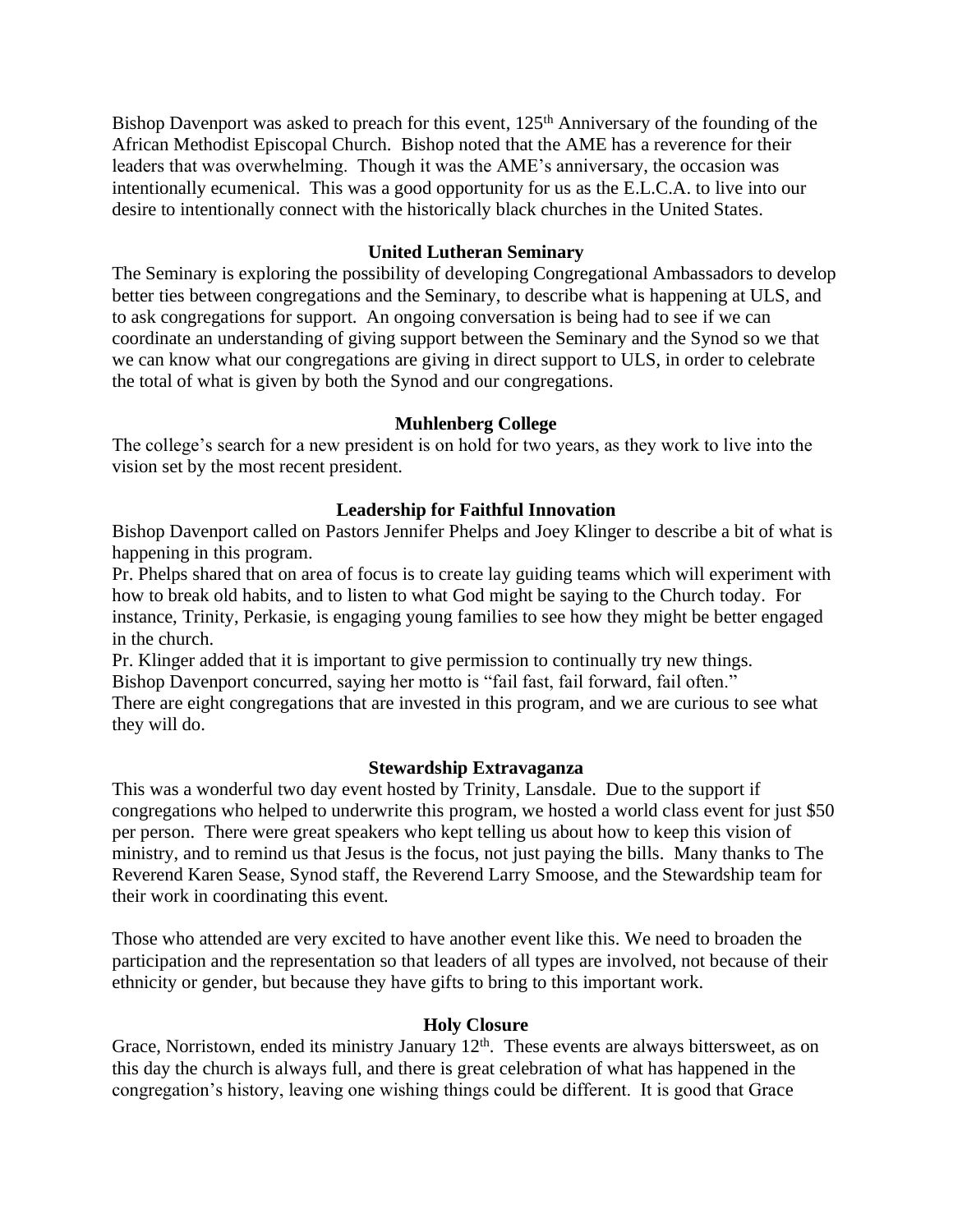"visioned forward," and planned their ending well, including sharing their resources in ways that will bless the Church. Bishop Davenport is grateful that nearly all the members of Grace have found homes in other congregations; they have not quit on the church!

### **Urban Seeds**

This program, which gives micro-loans to members of our congregations, held a Youth Financial Expo at Grace, Philadelphia. Approximately 40 youth learned about money management, starting a business, and the need for generosity. Bishop Davenport was able to speak with several adults at this event.

#### **Martin Luther King, Jr., Service**

The Philadelphia Chapter of the African Descent Lutheran Association hosted this service at Grace, Drexel Hill. Bishop Davenport was the preacher for the event. Sister Shavonne Edwards was the soloist, but Sister Tracey Beasley and Pastor Cornelius Eaddy also sang as a part of the celebration.

#### **Staff Retreat**

The staff had its first overnight retreat. It was a good time to grow and vision together. The discussion centered in Simon Sinek's concept of the "Golden Circle:" Why, What, and How. Bishop asked that we hold our staff in prayer as they continue to plan for the ministry we do together in SEPA Synod.

#### **Silver Springs – Martin Luther School and The Villages**

These two organizations have joined forces in order to maximize their impact, and receive further funding streams. Silver Springs has been affiliated with the SEPA Synod, and The Villages had been affiliated with the Presbyterian Church (USA). They are now incorporated as Gemma Services. This has changed the official affiliation, as the new organization no longer has its 501.c.3 status through SEPA Synod.

Pastor Phelps shared that this does not change our history of affiliation or our ministry association. Please realize that this is a difficult decision to create the funding streams that are necessary, but the work they do still continues. The still need our support.

#### **Congregational Vitality Event**

Bishop Davenport, the Reverend Dr. William Flippin and the Reverend Tim Johansen were among leaders from across the E.L.C.A. who attended a training event in San Diego. There were great speakers, great workshops, and a hopeful spirit as we live into "Mission 2025" of the E.L.C.A.

AMMPARO had a large contingency at the conference. As part of the event there was a service at the border at Tijuana. At this point the wall between the U.S. and Mexico extends well out into the sea. It used to be possible to touch hands through the slats of the wall. Now a second series of slats has been added, so one can only touch pinkies through the wall. Very sad and moving experience, as U.S. Federal helicopters flew overhead during the entire service.

#### **Two Significant Deaths**

Bishop Davenoport noted with particular sadness the death of two leaders of the Church.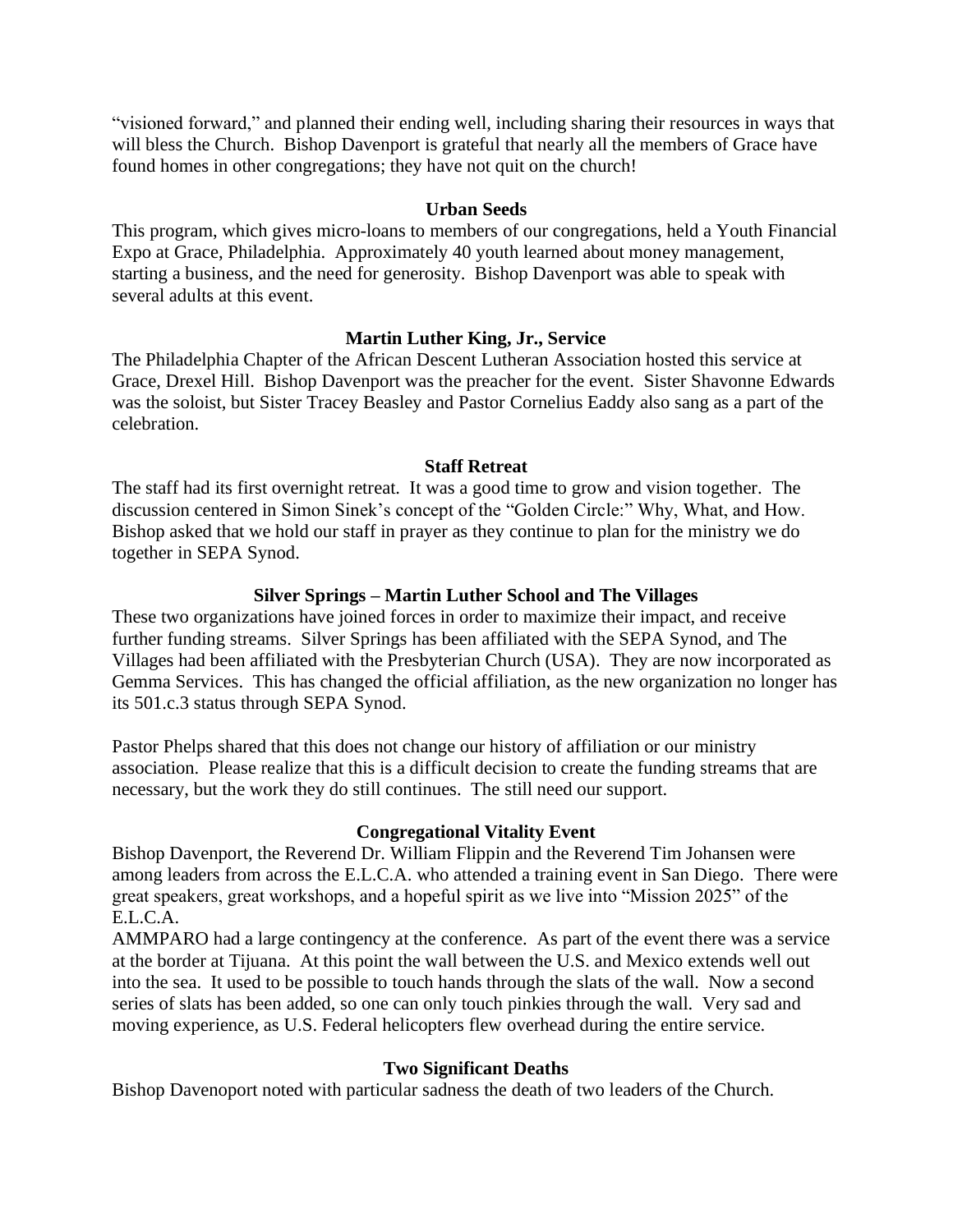The Reverend Dr. Herbert Michel, who had served in SEPA Synod, and The Reverend Dr. Herbert Chilstrom, the first Presiding Bishop of the E.L.C.A., both died recently. We thank God for their service to Christ's Church. Please keep their families in prayer.

#### **Sanctuary Church**

Bishop Davenport read an email from Mr. Brett Shaw, a member of St. Paul's, Applebachsville, expressing his support for the direction the Church has taken regarding Sanctuary Church. Mr. Shaw had attended a gathering of the Upper Bucks Conference addressing the concerns raised by St. John's, Richlandtown. While there is some consternation over the action of the Churchwide Assembly, it is refreshing to hear such a strong affirmation of what we are doing from one of our members. Within his message, he wrote, "How can we ever separate this word [sanctuary] from JESUS CHRIST and the Church of Jesus Christ!" Mr. Shaw ended his email with these words: "If 'sanctuary,' a Holy and Sacred place, is 'dangerous' if it means Advocacy and Protection for vulnerable refugees, then I'm all in. I cast my lot with Jesus."

### **Actions on the Roster**

*At this time the Synod Council went into executive session to consider the actions on the roster. This is done because the actions may include changes in call that rostered ministers have not yet been able to share with their ministry site. They are included in the minutes because by the time of posting, notifications will have been made.*

Secretary Richard presented the following actions on the roster, all of which were **unanimously adopted by the Synod Council.**

### *Call to Specialized Ministry*

**S.C.20.02.01. THEREFORE, BE IT RESOLVED THAT the Southeastern Pennsylvania Synod Council extend a one-year renewable call to Specialized Ministry to the Rev. Margaret Ainsley as Director of Pastoral Care at Doylestown Hospital in Doylestown, effective February 27, 2020 to February 26, 2021.**

#### *Request to move from Active to On Leave from Call Roster*

**S.C.20.02.02. THEREFORE, BE IT RESOLVED THAT the Southeastern Pennsylvania Synod Council grant on leave from call status to the Rev. David Oppold, first year, effective December 27, 2019**

**S.C.20.02.03. THEREFORE, BE IT RESOLVED THAT the Southeastern Pennsylvania Synod Council grant on leave from call status to the Rev. Susan Lang, first year, effective February 27, 2020**

#### *Requests to move from Active to Retired Roster*

**S.C.20.02.04. THEREFORE, BE IT RESOLVED THAT the Southeastern Pennsylvania Synod Council grants the Rev. Janice Vogt retirement status, effective February 1, 2020**

#### **Housing Allowances**

**S.C.20.02.05. THEREFORE, BE IT RESOLVED THAT the Southeastern Pennsylvania Synod Council approve the 2020 housing allowance for Bishop Patricia Davenport, Pastor**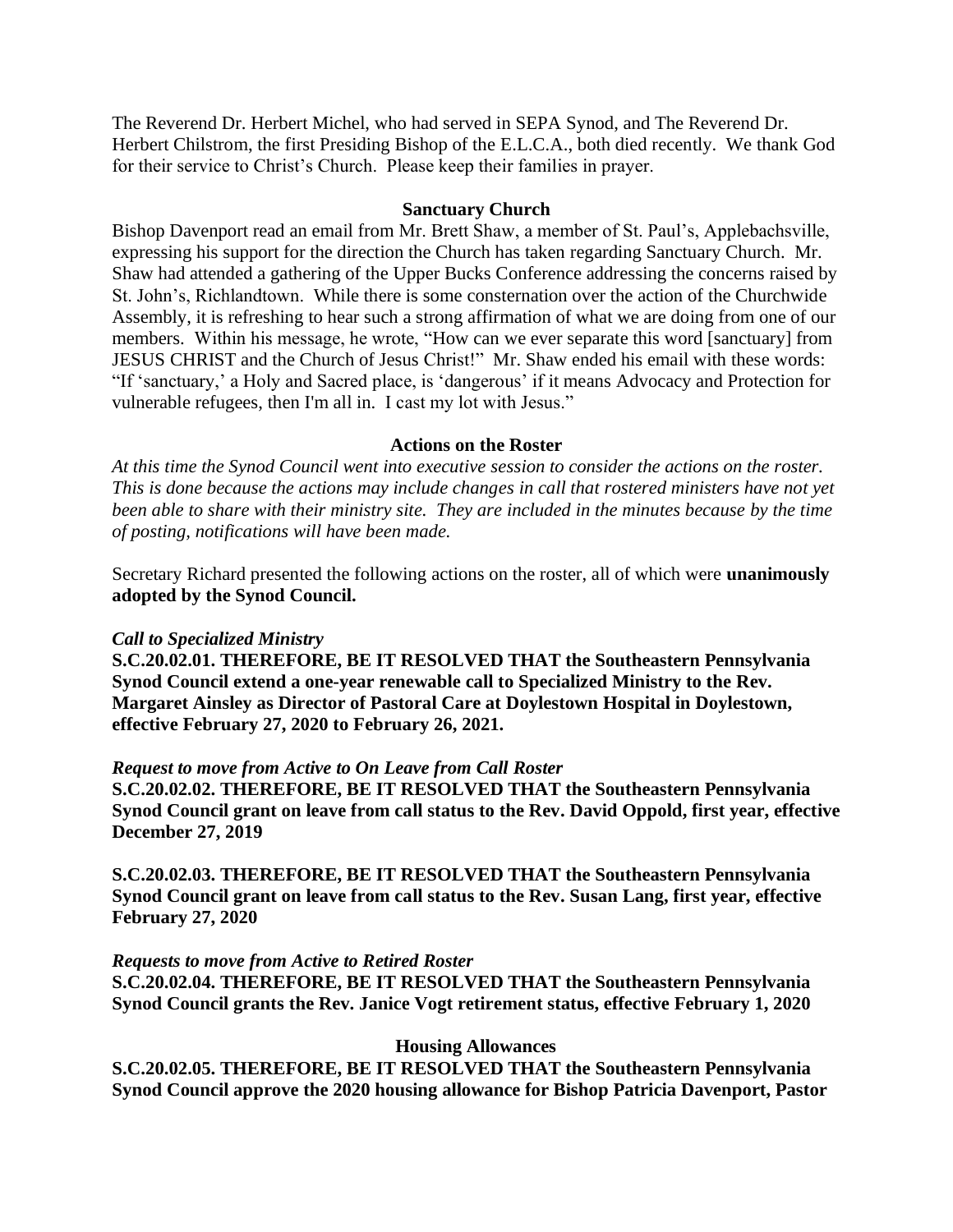**Robert Fisher, Pastor Violet Little and Pastor Karen Sease, and**

**BE IT FURTHER RESOLVED THAT that the recipients be reminded that the amounts so designated as rental/housing allowance are excludable from the gross income of the respective recipients only to the extent that said amounts are used to rent or provide a home. Further the amount eligible for the Section 107 exclusion may not exceed the fair rental value of the minister's home (including furnishings and appurtenances) plus the cost of utilities. To the extent a greater amount is designated as rental/housing allowance, the designation will be ineffectual with respect to such amount.**

## **The Synod Council unanimously adopted the resolution.**

# **Information Not Requiring Action**

## **Transfers:**

The Rev. Linnea K. Clark to New Jersey Synod effective December 7, 2019 The Rev. Nathaniel Preisinger to Rocky Mountain Synod effective December 8. 2019

# **Death:**

The Rev. Dr. Herbert Michel *(Former Retired Pastor of Southeastern Pennsylvania Synod, Member of Northeastern Pennsylvania Synod as of February 17, 2009)*

# **REPORT OF THE VICE PRESIDENT AND EXECUTIVE COMMITTEE**

Report was received as presented.

# **REPORT OF THE SECRETARY**

The Reverend Karl M. Richard, Secretary, referenced his written report.

# **St. John's, Richlandtown**

A letter was drafted and sent to St. John's Congregation Council sharing the Synod Council's response to their resolution regarding Sanctuary Church from the discussion at the last Synod Council meeting.

A letter was also drafted and sent to Presiding Bishop Eaton, E.L.C.A. Secretary Rothmeyer, and the Church Council regarding this concern.

A letter was received from Bishop Eaton in response.

All letters were shared with the Synod Council, and Bishop Eaton's response was also forwarded to the Congregation Council of St. John's, Richlandtown.

# **Changes to bylaws and continuing resolutions unique to SEPA Synod**

Secretary Richard reviewed proposed amendments to the portion of our Synod Constitution, Bylaws, and Continuing Resolutions that are unique to SEPA Synod. These involve changes to language and grammar to bring these provisions into alignment with the changes to Synod Constitutions adopted by the 2019 Churchwide Assembly.

One provision that is still being clarified is S6.03.14., which describes our relationship as a Synod to the Social Ministry Organizations on our territory. Secretary Richard expressed his thanks to the Pr. Jennifer Phelps for her assistance in this language. Pr. Phelps had previously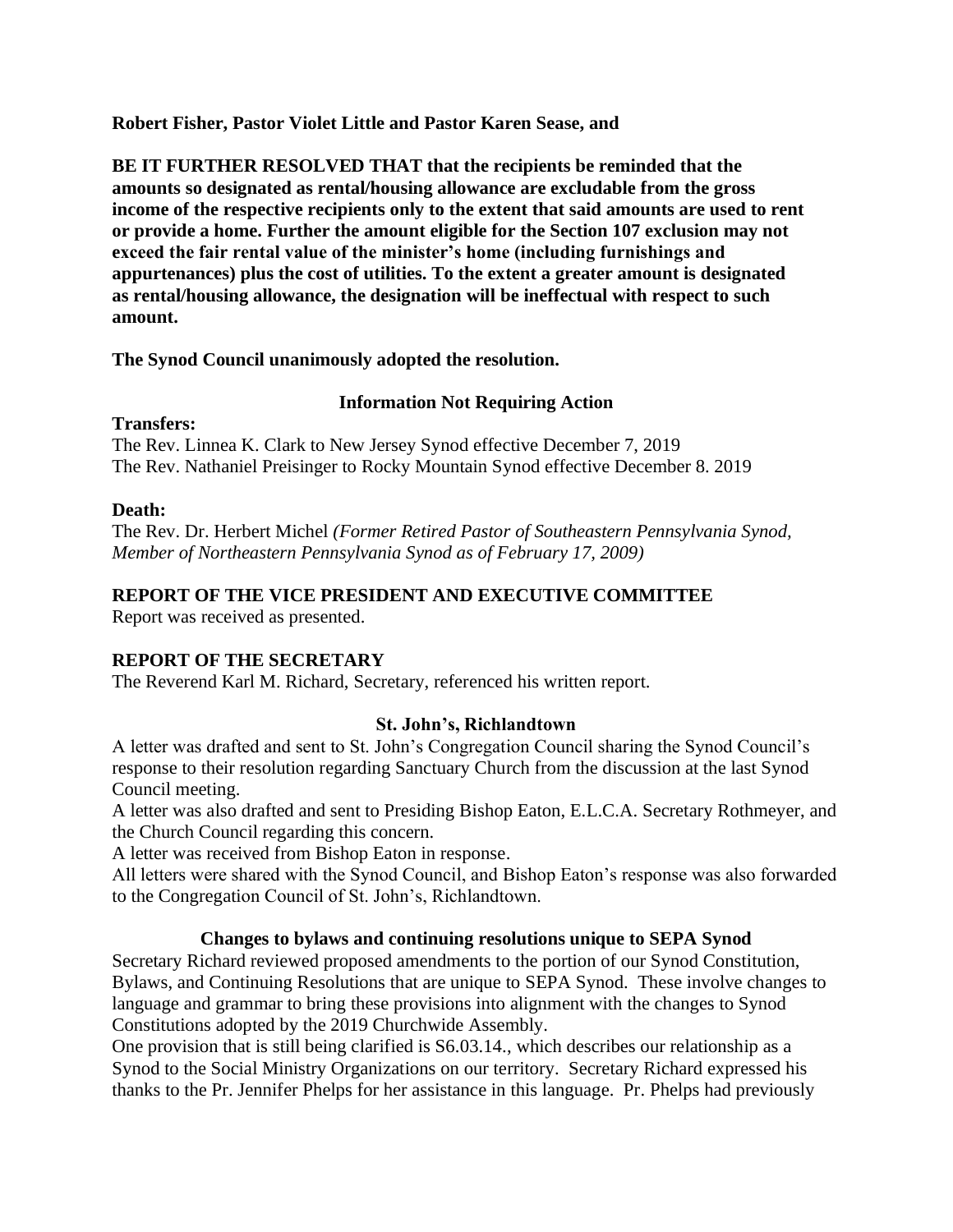served Liberty Lutheran Services, and had a strong understanding of the current structure and relationships of the SMOs and the Synod. The proposed revisions are being shared with each of the many SMOs on our territory to ensure they concur with the way in which we are amending this section.

**Reception of the property of a former congregation of the SEPA Synod** Grace, Norristown has experienced "holy closure." To formally receive the assets of this former congregation, I move the following:

**S.C.20.02.06. THEREFORE, BE IT RESOLVED THAT the Southeastern Pennsylvania Synod Council acknowledges with sadness the action of Grace Lutheran Church, Haws Ave., Norristown, to close, effective January 12, 2020, on which date the Southeastern Pennsylvania Synod received the property of Grace, Norristown, in accordance with the Constitutions, Bylaws, and Continuing Resolutions of the Evangelical Lutheran Church in America, specifically 9.71.b., +S13.23., and \*C7.01.; and, on this date, February 27, 2020, authorizes the Bishop of the Southeastern Pennsylvania Synod, or the Bishop's representative(s), to sell the property on behalf of the Southeastern Pennsylvania Synod.**

# **The Synod Council unanimously adopted the resolution.**

Bishop Davenport shared that Grace, Norristown, had suggested that it might be a good site for the Synod offices. The Synod had used space at Grace several years ago, and it is a property of the Synod. Bishop is grateful for the suggestion, but as with so many of our former congregational sites, deferred maintenance makes this impractical. There are concerns at Grace with asbestos, security, water issues, and other concerns which do not make this a feasible choice.

Mr. Adam Clark shared an observation about our former congregations. He noted that for several of them, their on-line presence is still active. This may cause concerns if someone sees their site and tries to attend worship, only to discover later that the congregation is closed. Bishop Davenport said this will be shared with Pastor William Vanderslice, who works with congregations in the process of Holy Closure.

### **REPORT OF THE TREASURER AND FINANCE COMMITTEE**

Ms. Janet Neff reviewed the financial reports, and outlined the budget for 2021 (fiscal year ending  $1/31/2022$ ). Mr. Albert Glenn, chair of the Finance Committee, was not available this evening. Pastor Sellers and Mr. Everett Wick, members of Finance, are here to assist with the report.

### Main points of the budget:

Mission support from congregations is down by \$132,000. This is the lowest response we have had to budget in five years. We are hopeful the Stewardship Extravaganza and other efforts by Pr. Karen Sease, Pr. Larry Smoose, and the Stewardship Committee will bear positive results. We agree with the theme of the Extravaganza: it is not about the budget, but about ministry.

At the moment we anticipate a budget deficit  $(f_{\text{IS}})$  vear ending  $1/31/2022$  of \$108,554.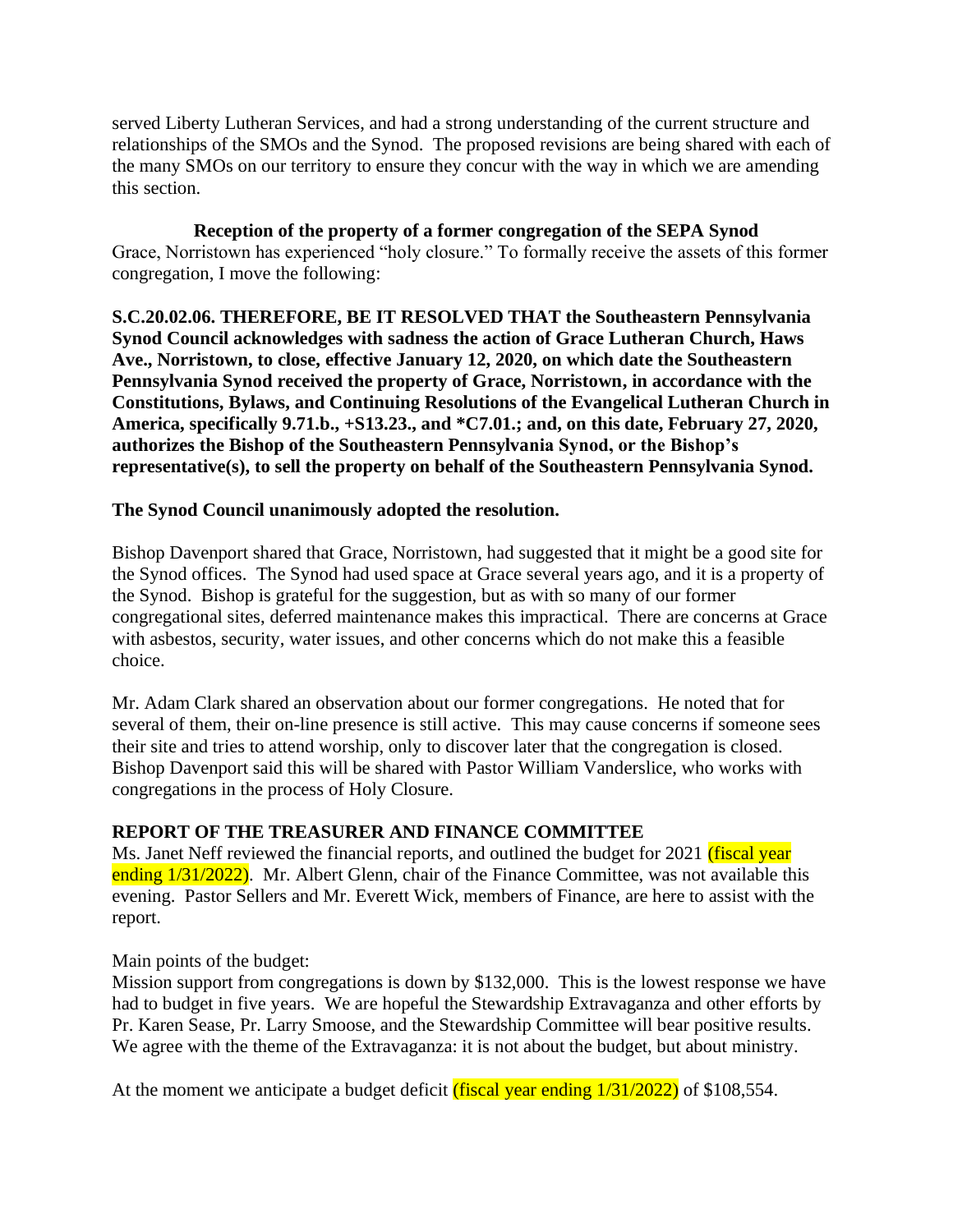This deficit is in part because of the Mission portion of the budget, which is never expected make a profit due to the nature of what we do in this segment of our spending.

This past year *(fiscal year ending 1/31/2020)*, ended with a surplus, but this was because we were able to sell six properties we had under management.

There is a cost of living increase for the staff. The staff did not include this in their budget proposal, but the Finance Committee felt it is important to do this to properly care for our staff. If we are in deficit at the end of the fiscal year we will need to apply to the Fund for Mission for the difference.

Money from the sale of the property of the former St. John's, Quakertown is a receivable; we sold the property on the last day of the fiscal year, January 31, 2020.

The Finance Committee has a concern regarding the sale of the property of St, Petri-Hope. It appears as though the congregation may have made an inappropriate designation of funds to Northeast Philadelphia congregations. According to our practice, congregations may designate funds from their cash assets to bless other ministries, but they cannot designate money from the sale of the property. This is because when the property is sold, it is no longer in the possession of the congregation. It is the asset, and responsibility of the Synod. The congregation no longer exists to make a determination of the sale of property, or of the use of the proceeds from the sale.

This concern has both legal and relational ramifications. The interdependent nature of our structure, congregation, synod, and churchwide organization is based on trust of each other, and a need to hold each other accountable. We do not want to set a precedent allows former congregations to believe they have continued say over assets they once owned.

Pr. Gwendolyn King asked for clarification of which properties were sold.

Ms. Neff stated that they are the properties that once housed Immanuel, Burholme; St. Michael's, Germantown; Prince of Peace, Plymouth Meeting; St. Petri-Hope, NE Philadelphia; Good Shepherd, Mayfair; and St. John's, Quakertown.

Mr. Adam Clark moved that the Synod Council approve the following resolution:

**S.C.20.02.07. THEREFORE, BE IT RESOLVED THAT the Southeastern Pennsylvania Synod Council approve the budget for 2021 (fiscal year ending 1/31/2022) for presentation to the Synod Assembly for adoption.**

**The Synod Council unanimously adopted the resolution.**

### **COMMITTEE REPORTS**

# **Forward Together in Faith**

The written report submitted to the Council show where the latest round of grants has been submitted. They include:

Total Grants awarded for 2020 (\$24,595), by area of emphasis: Networking \$1,750 Communicating \$4,250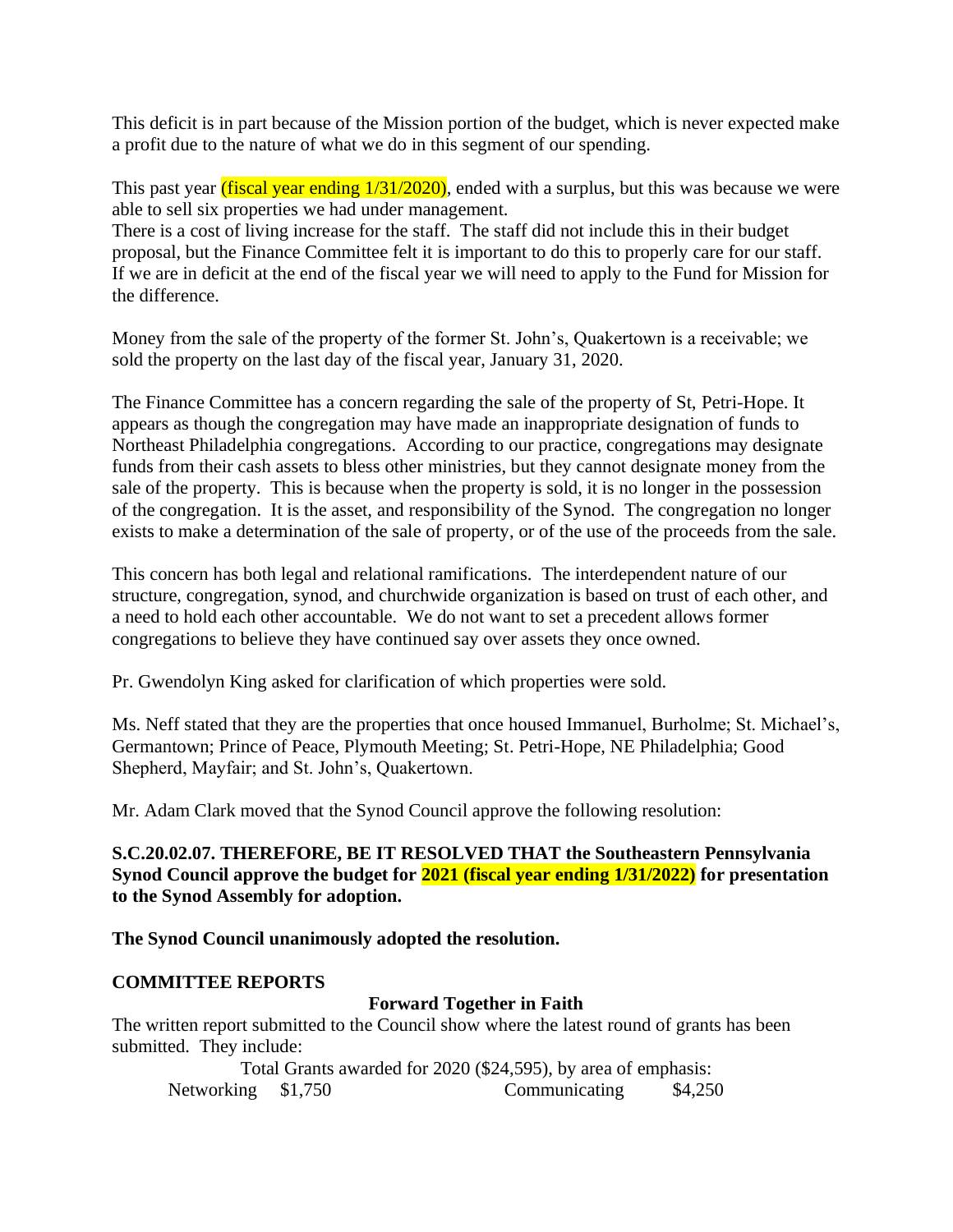| \$9,255       |
|---------------|
|               |
| Communicating |
| Innovating    |
| Networking    |
| Innovating    |
| Equipping     |
| Equipping     |
| Innovating    |
| Innovating    |
| Equipping     |
| Innovating    |
| Equip/Comm    |
| Networking    |
| Equipping     |
| Net/Comm      |
| Innovating    |
|               |

#### **Constitution Committee**

The Reverend Tyler Rasmussen has moved to a new call in Michigan, and is no longer the chair of this Committee. The Reverend Serena Sellers has agreed to take over the chair. The Committee will meet in the next week or two to reorganize itself and review the status of the congregations that are revising their constitutions. These congregations will be made aware of this change in leadership, and what they still need to do in the process.

#### **Investment Committee**

Mr. David Ehret, chair of the Investment Committee, shared that they met in early February. They have scheduled the investment of the approximately \$421,000 received from the sale of the building of the former St. Petri-Hope. This may need to be revisited, as there are questions about restrictions that may be on these funds.

The Vanguard funds are slightly (-\$14,000) down after the first month of the calendar year. The T. Rowe Price funds are up significantly (+569,500), but this also includes new investments added to these funds.

The overall value of our investments mid-February is \$5,356,032. We are anticipating growth of 7% this year.

#### **Nominating Committee**

The Reverend Lydia Posselt, chair of the Nominating Committee, distributed copies of the Nomination Report as of this date. She asked members of the Council to check it for accuracy, and inform her of any changes they see that may be needed. She asked that if any Council members are eligible for reelection, and have not yet submitted their paperwork, to please do so as soon as possible. She further requested that members of the Synod Council work to identify suitable persons to fill the open slots, and encourage them to submit their forms. All nominations need to be in by March 15<sup>th</sup>.